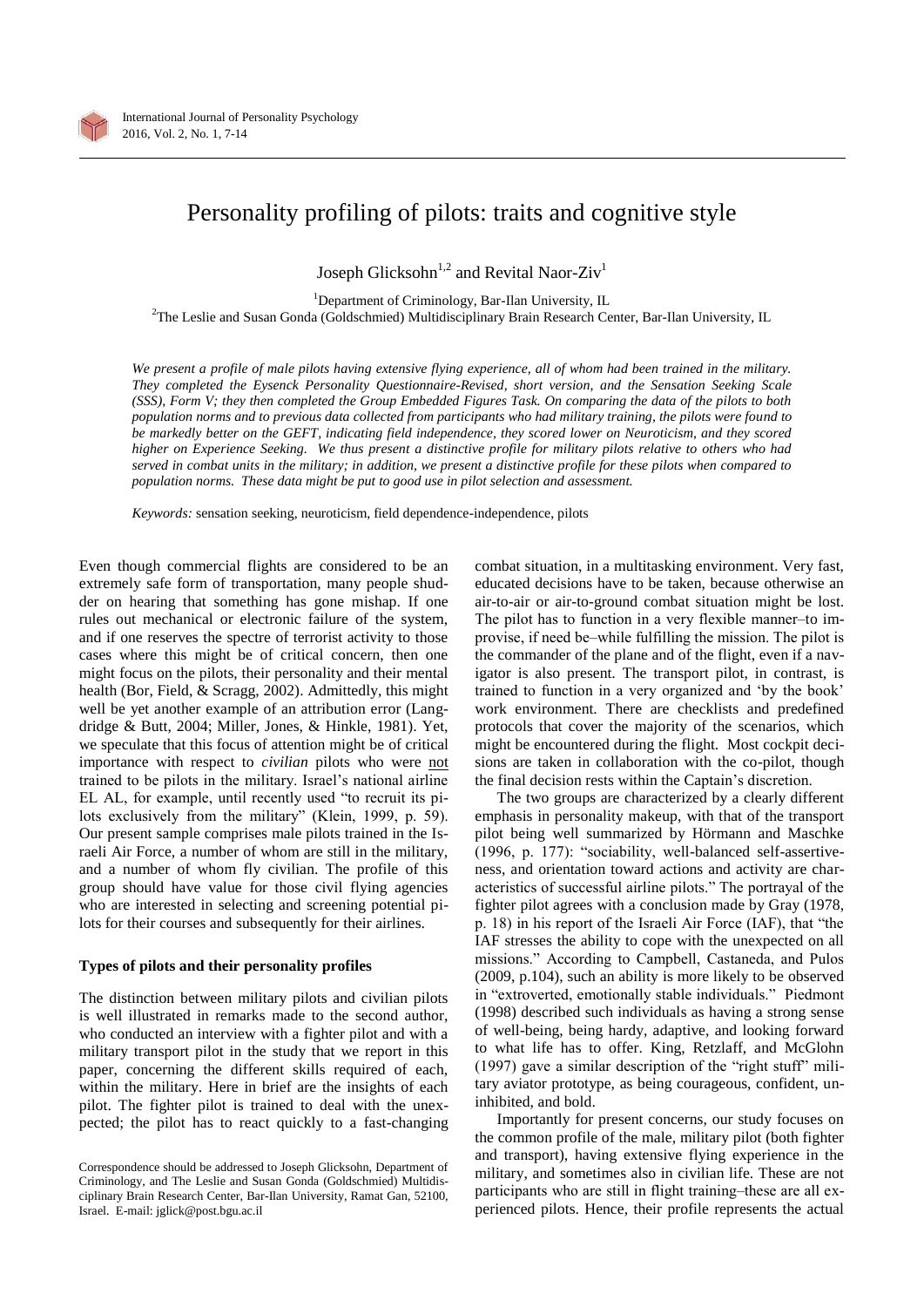"right stuff" of pilots (Wolfe, 1979), and not those who in the end failed flight school. These pilots are not concerned with how they present themselves when completing personality questionnaires, given that the screening, selection, and training phases of their flight career are matters of the distant past for them, hence social desirability related to personality assessment (Furnham, 1986; Smith & Ellingson, 2002) is tempered.

The personality of pilots, or trainee pilots, has been looked at in terms of the Eysenckian three-dimensional model of personality (Eysenck & Eysenck, 1985): Extraversion (E), Neuroticism (N), and Psychoticism (P). Relevant studies performed with the Big Five (Costa & McCrae, 1995) framework in mind are Boyd, Patterson, and Thompson (2005), Callister, King, Retzlaff, and Marsh (1999), and Chappelle, Novy, Sowin, and Thompson (2010). As would be expected, N "is negatively related to flying success … Flying can obviously be stressful, with a single mistake proving fatal" (Furnham, 1992, p. 74). Indeed, as Callister et al. (1999, p. 885) conclude, "highly anxious, hostile, or impulsive people probably should not control aircraft." In light of this, one would expect that the military would weed out candidates scoring high on P, in early stages of selection. And yet, as part of a focus on tapping the "right stuff" of pilots (Retzlaff & Gilbertini, 1987; Wolfe, 1979), conceivably some P+ trainees would stay in the system. Regarding E, there seems to be even less consensus. Bartram and Dale (1982) reported that successful military pilots scored higher on E "than the general population" (p. 293), a finding confirmed more recently by Callister et al. (1999). But, Jessup and Jessup (1971) reported that the failure rate for trainee pilots was the lowest among stable introverts (i.e., E-, N-).

We further consider the role that Sensation Seeking can play in pinpointing this "right stuff" of pilots (Retzlaff & Gilbertini, 1987). If it is "the low sensation seekers who find it difficult to 'chew gum and walk at the same time'" (Zuckerman, 1994, pp. 356-357), then they surely will not be able to handle the task of flying. Is the pilot necessarily a high sensation seeker? Trainee pilots score indeed higher on Sensation (or, Novelty) Seeking than a normative sample (Lambirth, Dolgin, Rentmeister-Bryant, & Moore, 2003, p. 420), but this might not be an asset, "necessary or even desirable for airline pilots" (Damos, 1996, p. 205). As Flin and Slaven (1995, p. 113), for example, comment, "the 'right stuff' for a single pilot fighter jet was precisely the 'wrong stuff' when he became the captain of a three man crew on the flight deck of a commercial airline." Indeed, not only is there "right stuff"-a particular personality profile, especially for pilots trained in the military, which we show in this paper-but also "wrong stuff" and "no stuff" (Musson, Sandal, & Helmreich, 2004)-which we will not be able to address given the nature of our sample of pilots. We believe that our sample of pilots trained in the military, some of whom also serve as pilots in civilian life, can provide a useful personality profile for civilian agencies to consider.

It is important for pilots to have excellent spatial skills. In this respect, we consider the cognitive style of Field Dependence-Independence (FDI) to be of particular importance for pilots (cf. Glicksohn & Bozna, 2000; Glicksohn & Rechtman, 2011). Spatial skills such as those involved in tasks assessing FDI, are crucial for the effective functioning of a pilot in terms of spatial orientation (Bednarek, Truszczynski, & Wutke, 2013), navigation (Verde et al., 2013), and so forth. In fact, FDI measures have been used in the past (or, have been considered for use) in the military as part of their selection process (Carretta, 1987). Pilots are selected for intelligence—a tradition going back seventy years (Revelle, Wilt, & Condon, 2011, p. 11)—and intelligence is correlated with the performance measure that we use in this study, namely the number of correct detections on the Group Embedded Figures Test (MacLeod, Jackson, & Palmer, 1986). Yet, it is hard to imagine an FD trainee pilot in the military–especially one assessed using the Rod-and-Frame Test (RFT)-who actually completes flight training (Long, 1975). In any event, our prediction here is that our military pilots should be markedly Field-Independent (FI).

#### **Comparison groups**

For the profiling of the military pilot it is important that use is made of comparison groups, such as non-pilots, civilian pilots, or other groups of interest. Damos (1996, p. 202), for example, complains that "…the vast majority of the military performance measurement effort has focused on the fighter pilot; little is available concerning transport pilots." More recently, Damos (2014, p. 2) has stressed that this situation has somewhat improved. In this paper, we look at the personality profile of the military pilot, in comparison to both population norms and various groups of ex-military professionals.

Previous studies in which such personality profiles were compared involved, for example, military pilots versus civilian controls (Bartram, 1995; Bartram & Dale, 1982; Retzlaff & Gilbertini, 1987), and civil pilots versus population norms (Cuevas, 2003). Other studies in which profiles of military pilots were compared to controls or norms without a military background are Callister et al. (1999), Chappelle et al. (2010), and Lambirth et al. (2003). An issue with many of these studies is that findings are influenced by self-selection. According to Bartram (1995), individuals "seeking places on flying training courses differ markedly from the general population. Their profile looks remarkably similar to that of experienced airline pilots" (p. 232).

In the present study, we investigate to what degree the personality profiles of the pilots match those of other groups of individuals *all having military training*. For example, as we have previously written (Glicksohn & Bozna, 2000, p. 86), "Cooper (1982) found that bomb-disposal experts tended to prefer working alone and with equipment, rather than with others. They are flexible and unconventional (as is required by the different situations which they have to resolve), while being able to maintain a detached mode of operation and social isolation." Does this statement resonate with that made by the fighter pilot, noted above? If both pilots and bomb-disposal experts are FI, then, apart from an assumed difference in their IQ, itself correlated with scores on the task employed here for indicating FI, is there a difference in personality between the two groups? Or, consider the standing of sensation seeking within the personality profile of the pilot, which should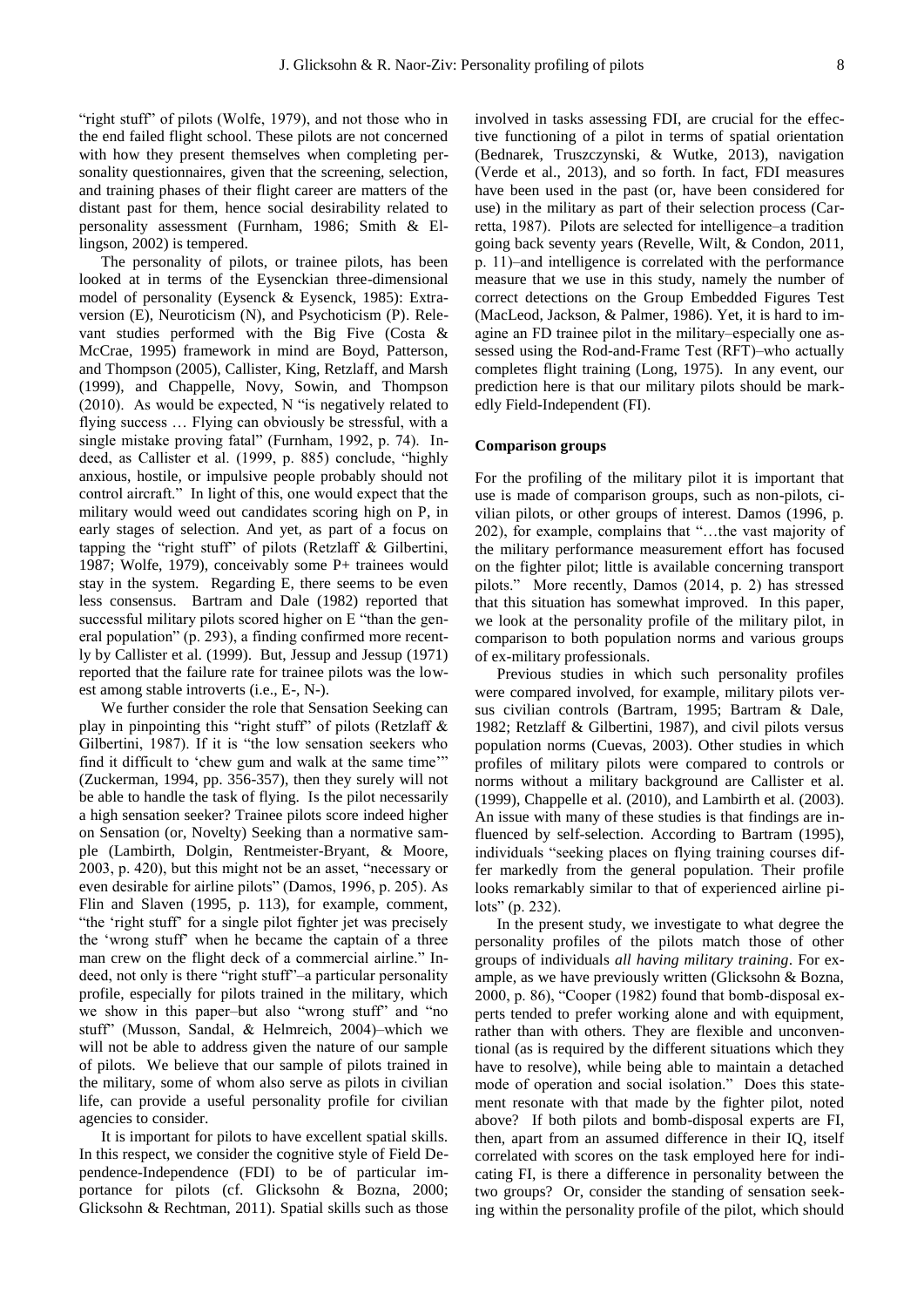be viewed with reference to its standing in the profile of others who served in the military in combat units (such as our comparison groups, and especially with respect to those who subsequently served in an anti-terror unit of the police). Is high sensation seeking simply predictive of interest in serving in a combat unit (not necessarily as a pi-

lot), or is there a specific combination of the sensationseeking scales, that has predictive validity for the pilot?

#### **The present study**

In this study, we make use of four comparison groups whose profiles we have previously published (Glicksohn & Bozna, 2000; Glicksohn & Rechtman, 2011), namely VIP bodyguards (Israeli dignitary protection) and ex-military controls (Glicksohn & Rechtman, 2011), and bombdisposal and anti-terror units (Glicksohn & Bozna, 2000).

One goal of the present study is to attempt to differentiate the profile of the pilot from those of these four groups of ex-military personnel. We employ *discriminant analysis*, with the two "standard" questions (Huberty, 1984, p. 157) in mind, involving (1) estimates of separate group and total-group percentages of correct classifications (these are the hit rates); and (2) an evaluation of the hit rates against those expected by chance.

Discriminant analysis has been used in the past to differentiate pilots screened for Special Operations from other pilots (with a 66 % overall rate of accuracy in classification), revealing that the target group "showed an accentuation of some of the basic personality characteristics usually cited to differentiate pilots from non-pilots" (Caldwell, O'Hara, Caldwell, Stephens, & Krueger, 1990, pp. 196- 197). The selection of pilots, comparing those who passed and those who failed a flight-screening program, has also been evaluated using discriminant analysis (Maroco & Bártolo-Ribeiro, 2013). These authors reported an overall hit rate of 74 per cent When only two groups are compared, depending on how well defined these two groups are, a hit rate of 74 per cent would be well above the 50 per cent chance level of correct classification. As Huberty (1984, p. 169) comments, "a high degree of classification accuracy might support a finding of little overlap among the groups in a sort of 'descriptive' sense."

The task for this study, to differentiate our pilots from four other groups of ex-military personnel, whose personality profile might be somewhat similar, is a tougher question. When Gomà-i-Freixanet (1995) tried to differentiate among antisocial risk takers, sportsmen engaging in risky sports, prosocial risk takers, and controls not engaged in risky activity, she could report an overall hit rate of only 48.8 per cent. If one ignores, for the moment, the fact that her samples were uneven in size, it is still the case that a roughly 50 per cent hit rate is well above the 25 per cent chance level of correct classification given four groups. Nevertheless, a 50 percent accuracy level is by far much lower than the 74 percent accuracy level reported in the previously mentioned study. To what degree will we be able to report an accuracy level much higher than 20 per cent, when comparing our pilot group to four other groups?

## **METHOD**

## **Participants**

A total of 46 male pilots, ranging in age between 22 and 54  $(M = 36.7$  years, SD = 9.24), participated in the study. Of these, 19 were fighter pilots and 27 were transport pilots. This *n* was chosen to be comparable to those used in our previous studies (42-45), which would enable simple group comparisons. Recruitment of the pilots was done using a snowball sampling method. All participants were trained in the Israeli Air Force, and they had extensive flying experience (between 250 and 15,000-20,000 flight hours). Of the total group of 46 pilots, 44 were still flying in the military, for the main (68 %) in the reserves.

The four comparison groups were taken from two published studies. These were 43 male bodyguards (Israeli dignitary protection) who had completed professional training in this vocation, and 44 male controls, having comparable military experience to the bodyguards, ranging in age then between 22 and 41 years (Glicksohn & Rechtman, 2011), and 42 male bomb-disposal experts and 45 anti-terror operatives, all serving with the police after their military service, ranging in age then between 23 and 35 years (Glicksohn & Bozna, 2000). In addition, we compare our data to those of population norms (Glicksohn & Abulafia, 1998), looking at the norms for males ranging in age between 21 and 50.

## **Measurements**

# *Personality assessment*

All participants completed two personality questionnaires in Hebrew (Glicksohn & Abulafia, 1998). One was the Eysenck Personality Questionnaire-Revised, short version (EPQ-R-S; Eysenck, Eysenck, & Barrett, 1985), comprising 48 items assessing Extraversion (E), Neuroticism (N) and Psychoticism (P), as well as a Lie Scale (L). All items have a yes/no format; scale values (sum scores) range from 0 to 12. The reliabilities for these scales, as reported in Glicksohn and Abulafia (1998, p. 1088) are .80, .80, .56, and .71, respectively. In the present study, the reliabilities for these scales in our sample of pilots were .76, .58, .41, and .69, respectively. The other was the Sensation Seeking Scale (SSS), Form V (Zuckerman, 1994), comprising 40 items assessing Thrill and Adventure Seeking (TAS), Experience Seeking (ES), Disinhibition (Dis), and Boredom Susceptibility (BS). All items have a forced-choice format (between two alternatives); scale values (sum scores) range from 0 to 10. The reliabilities for these scales, as reported in Glicksohn and Abulafia (1998, p. 1088) are .80, .59, .68, and .54, respectively. In the present study, the reliabilities for these scales in our sample of pilots were .76, .45, .68, and .47, respectively. These two instruments were used to enable a comparison of the pilots to our control groups, who completed the same questionnaires in studies following a similar protocol to that of the present.

 $\overline{a}$ 

<sup>1</sup> These norms appear in Table 3, p. 1090, of that article.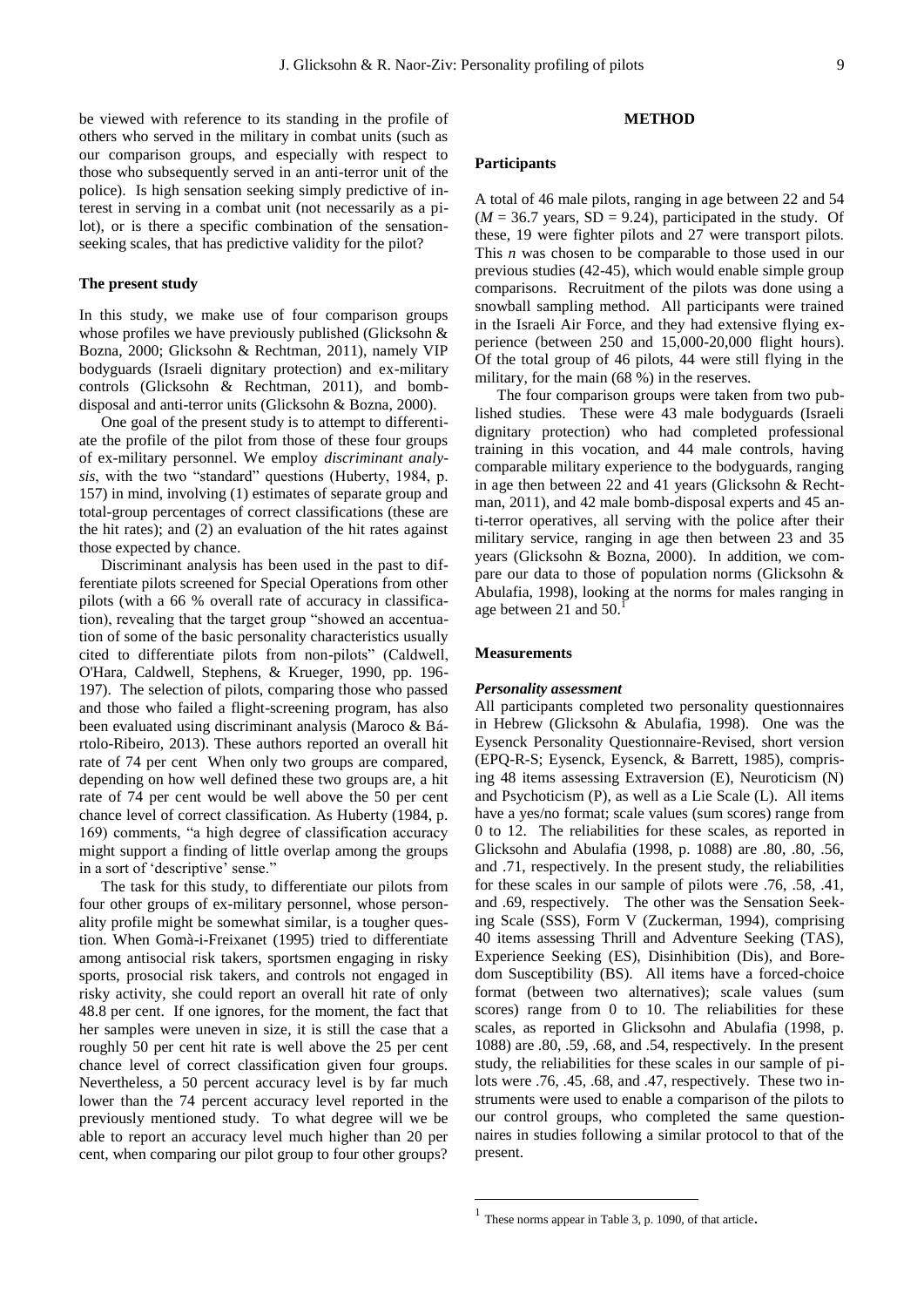|                  | pilots           | VIP bodyguards   | controls         | bomb disposal    | anti-terror     | F(4, 214) | n           | <b>Norms</b> |
|------------------|------------------|------------------|------------------|------------------|-----------------|-----------|-------------|--------------|
|                  | $M \pm SD$       | $M \pm SD$       | $M \pm SD$       | $M \pm SD$       | $M \pm SD$      |           |             | M            |
|                  | $(n = 46)$       | $(n = 43)$       | $(n = 43)$       | $(n = 42)$       | $(n = 45)$      |           |             | $(n=246)$    |
| Psychoticism (P) | $2.67 \pm 1.59$  | $2.21 \pm 1.44$  | $2.23 \pm 1.86$  | $2.07 + 1.44$    | $1.67 + 1.13$   | 2.60      | .0370       | 2.80         |
| Extraversion (E) | $8.48 \pm 2.61$  | $10.02 + 2.06$   | $9.47 + 2.44$    | $8.50 + 2.54$    | $9.27 + 2.32$   | 3.29      | .0121       | 9.03         |
| Neuroticism (N)  | $1.94 \pm 1.82$  | $1.81 \pm 2.31$  | $3.00 \pm 2.74$  | $1.57 \pm 2.00$  | $1.91 + 2.16$   | 2.64      | .0348       | 4.77         |
| Lie Scale $(L)$  | $7.16 \pm 2.59$  | $5.28 \pm 3.19$  | $4.91 + 2.98$    | $6.48 + 2.63$    | $7.09 + 2.60$   | 5.98      | $< .0001*$  | 4.73         |
| TAS              | $7.91 + 2.19$    | $8.14 + 1.90$    | $7.23 + 2.72$    | $6.71 + 2.39$    | $8.40 + 1.80$   | 4.20      | $.0027*$    | 6.48         |
| ES               | $5.98 \pm 1.69$  | $4.84 \pm 1.95$  | $5.40 \pm 2.07$  | $4.55 \pm 1.84$  | $4.07 \pm 1.42$ | 7.65      | $< 0.0001*$ | 5.21         |
| Dis              | $5.85 \pm 2.30$  | $5.12 + 2.17$    | $4.91 + 2.59$    | $3.86 + 2.00$    | $4.62 + 2.47$   | 4.30      | $.0023*$    | 4.51         |
| BS               | $2.94 \pm 1.84$  | $2.33 \pm 1.57$  | $3.00 \pm 1.98$  | $2.12 \pm 1.38$  | $2.00 \pm 1.37$ | 3.50      | .0086       | 3.52         |
| <b>GEFT</b>      | $15.41 \pm 3.02$ | $15.12 \pm 3.21$ | $13.11 \pm 4.28$ | $14.41 \pm 3.51$ | $9.80 \pm 4.78$ | 15.93     | $< 0.0001*$ |              |
|                  |                  |                  |                  |                  |                 |           |             |              |

1

Table 1. *Mean ± SD of the nine measures computed for the pilots and with reference to the four groups taken from Glicksohn and Rechtman (2011) and Glicksohn and Bozna (2000)*

*Note*: TAS = Thrill and Adventure Seeking, ES = Experience Seeking, Dis = Disinhibition, BS = Boredom Susceptibility; GEFT= Group Embedded Figures Task

# *Cognitive style*

The Group Embedded Figures Task (GEFT) comprises 7 practice figures and 18 test figures (Witkin, Oltman, Raskin, & Karp, 1971). The total number of correct answers on sections B and C (ranging between 0 and 18) served as the performance measure.<sup>2</sup>

# **Procedure**

All participants completed the two personality questionnaires in alternative orders, in a group setting with the second author or a research assistant, with up to seven participants in each group. They were then administered the GEFT, which was followed by an open question to each participant regarding the strategy he had adopted to solve the GEFT tasks.

# **Data analysis**

1

Data analysis was done in three stages. First, we compared the data of the pilots to normative data. Second, group comparisons were conducted for all nine scores, using analysis of variance (ANOVA), to investigate both differences and similarities in components of the personality and cognitive style profile. Third, stepwise discriminant analysis using all nine scores was run, to see which of the measures differentiating between groups in the ANOVAs would survive in this multivariate analysis.

Complementing these analyses, we refined the nine ANOVAs by decomposing the main effect for Group, using four orthogonal contrasts. First, we compared the VIP bodyguards to the controls (Glicksohn & Rechtman, 2011); second, we compared the bomb-disposal and the anti-terror units (Glicksohn & Bozna, 1998). In our third contrast, we compared the combined data of the VIP bodyguards and the controls to the combined data of the bomb-disposal and anti-terror units-a comparison which is not of much interest, but is nevertheless a viable contrast. More importantly, our fourth contrast was the comparison of the data of the pilots to the combined data from the four other groups. This latter contrast would provide us with a distinctive profile for pilots, relative to others, all of whom had military experience in combat units.

## **RESULTS**

# **Personality profile of the pilots**

In comparing the pilots<sup>3</sup> to the age-relevant norms for the Israeli population (Glicksohn & Abulafia, 1998, p. 1090), focusing on the norm means presented in the last column of Table 1, the pilots turned out to be markedly N- (as were the other high-risk, prosocial professionals<sup>4</sup>), TAS+, ES+ and Dis+. Using a *t* test to evaluate for each to what degree the pilots significantly deviated from those population norms, and adopting the Bonferroni-corrected *p* value of .005 (9 measures), the test-wise results were as follows: N-  $(t = -10.6, p < .0001)$ , L+  $(t = 6.3, p < .0001)$ , TAS+  $(t$  $=4.4, p < .0001$ , ES+ (*t* = 3.1, *p* < .005), Dis+ (*t* = 3.9, *p* < .0005), and GEFT (*t* =7.7, *p* < .0001).

The pilots differed from the other four groups (see Table 1) in four respects, indicating their particular personality profile: (1) they scored the highest on the GEFT, indicating  $FI^5$ ; (2) they scored the highest on ES; (3) they scored the highest on Dis; and (4) they scored the highest on L. Juxtaposing the results of these two analyses-one with respect to population norms, the other with respect to the four ex-military groups-the following distinctive profile of the military pilot emerged: L+, ES+, Dis+, FI.

<sup>&</sup>lt;sup>2</sup> The task requires the participant to locate as quickly as possible a simple target figure (any of 8, appearing on a separate sheet at the end of the booklet) which is embedded within a complex figure. This is done by outlining the target figure within the complex figure. Section A of the GEFT comprises 7 practice figures, and is not scored; sections B and C each comprise 9 disembedding tasks of varying degrees of difficulty. The time allocated for each of sections B and C is 5 minutes.

<sup>3</sup> A preliminary analysis indicated that the two groups of pilots (fighter and transport) did not differ in personality or in performance on the GEFT. This finding seems to match what is reported in the literature, using other personality questionnaires (e.g., Chappelle et al., 2010).

Such individuals as our bomb-disposal experts, anti-terror operatives, and VIP bodyguards, but also firefighters, medics, and others, all being engaged in work that is conducted for the benefit of society, and entailing calculated risk-taking and physical risk.

<sup>5</sup> This group mean for performance on the GEFT includes four pilots who were found to have what we view as being aberrant scores of 7 (transport), 7 (transport), 10 (transport) and 5 (fighter pilot in the past, aged 54, not currently flying). Whether these scores accurately portray their cognitive style, or perhaps some momentary stress, they are not indicative of the type of score that one would assume to underlie proficiency at flying. Nevertheless, both in a recent report (Bednarek et al., 2013), and in an earlier one (Atchley, 1991), it was noted (somewhat in passing) that their samples included FD pilots.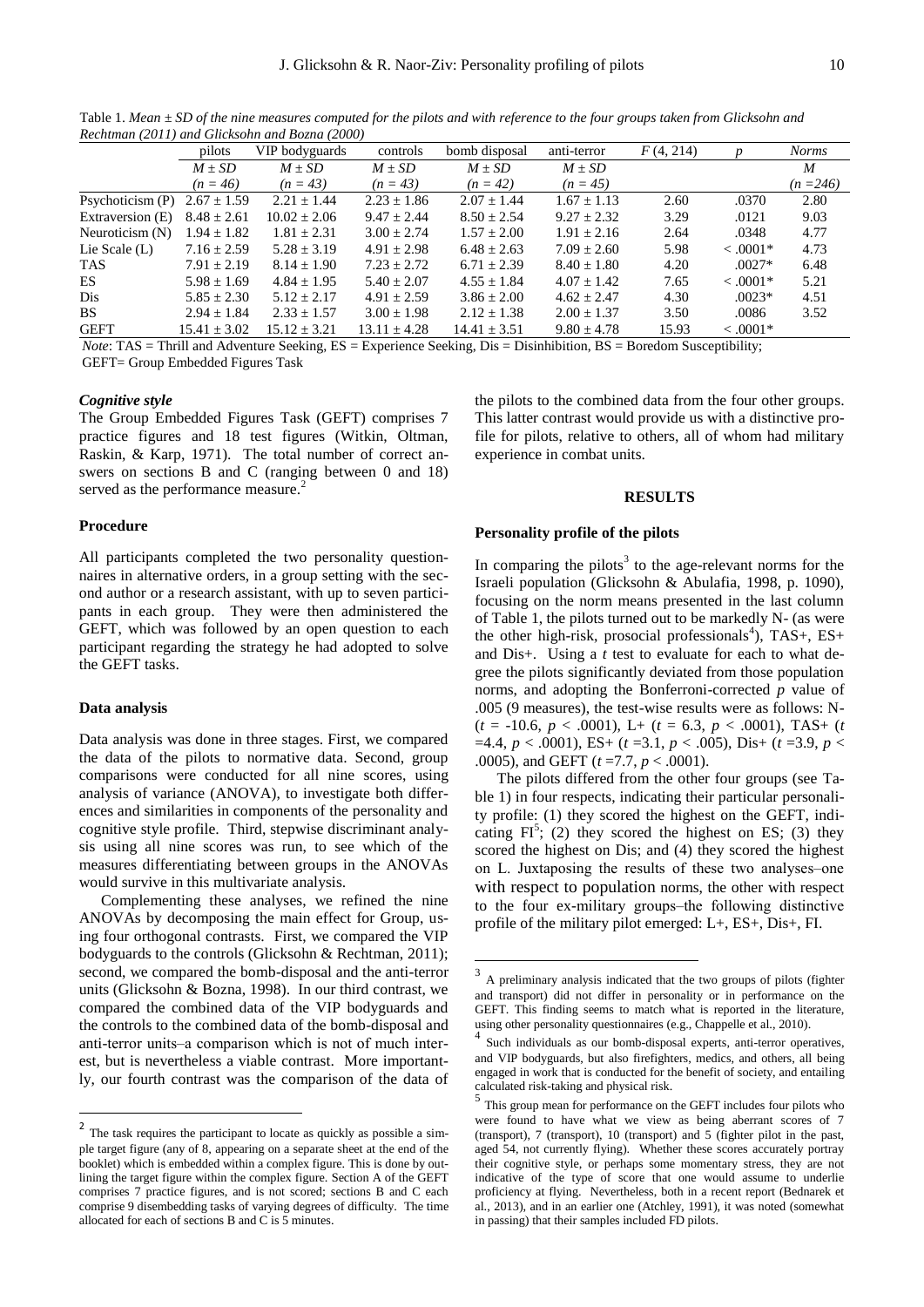Table 2. Summary of the results of the series of contrast analyses; each cell shows the respective *p* value for the contrast

| <b>Orthogonal Contrasts</b>                                              |       | E     | N                  |       | <b>TAS</b> | ES            | Dis      | BS    | <b>GEFT</b> |
|--------------------------------------------------------------------------|-------|-------|--------------------|-------|------------|---------------|----------|-------|-------------|
| 1. controls vs. VIP bodyguards                                           | .9556 | .2437 | .0155              | .5392 | .0984      | .2521         | .5701    | .0452 | .0208       |
| 2. anti-terror vs. bomb-disposal units                                   | .2150 | 1403  | .4778              | 3099  | .0005      | .2158         | .1252    | .7375 | .0001       |
| 3. controls/VIP bodyguards vs.<br>anti-terror/bomb-disposal units        | .1238 | .0259 | .0330              | .0001 | .6945      | .0044         | .0332    | .0192 | .0006       |
| 4. pilots vs other 4 groups                                              | .0140 | .0421 | .6402              | .0101 | .4366      | $.0001*$      | $.0017*$ | .0373 | $.0004*$    |
|                                                                          | .42   | .35   | .06                | .43   | .13        | .71           | .53      | .35   | .62         |
| $\sim$<br>$\cdots$<br>$\mathbf{v}$<br>$\overline{\phantom{0}}$<br>$\sim$ | .     |       | .<br>$\sim$ $\sim$ | ----  |            | $\sim$ $\sim$ | $\sim$   |       |             |

*Note*: P = Psychoticism, E = Extraversion, N = Neuroticism, L = Lie Scale; TAS = Thrill and Adventure Seeking, ES = Experience Seeking, Dis = Disinhibition, BS = Boredom Susceptibility; GEFT= Group Embedded Figures Task.

Table 3. Classification matrix for the results of the discriminant analysis

| <b>Actual Group</b>   |    |     |     |       |       |       | <b>Hit Rate</b> |  |
|-----------------------|----|-----|-----|-------|-------|-------|-----------------|--|
| 1. controls           | 42 | 15* |     |       |       | 10    | 36 %            |  |
| 2. VIP bodyguards     | 41 |     | 15* |       |       |       | 37 %            |  |
| 3. anti-terror unit   | 45 |     |     | $29*$ |       |       | 64 %            |  |
| 4. bomb-disposal unit | 42 |     | 10  |       | $13*$ | 10    | 31 %            |  |
| 5. pilots             |    |     |     |       |       | $24*$ | 53 %            |  |

*Note*: The diagonal cells (marked with an asterisk) indicate the *n* used to compute the group classification hit rate (correctly classified *n*/actual group *N*)

A more refined analysis was achieved by decomposing the main effect for Group, using the four orthogonal contrasts. Table 2 summarizes the results of these analyses, indicating that the pilots differed from all the other participants on ES, on Dis and on the GEFT (contrast 4). $6$  From Table 1, it can be seen that the pilots had relatively elevated scores on both P and Dis. This suggests a somewhat interesting addition to the expected profile of the pilot, whom one would conventionally view as being a *nonimpulsive*, prosocial sensation seeker. These data should be of interest to civil aviation agencies for screening purposes, given that a number of our pilots, trained in the military, made the transition to civil aviation.

# **Discriminant analysis**

**.** 

A discriminant analysis was done using all nine predictors appearing in Table 1, and with respect to all five groups. The analysis was conducted in a forward, stepwise manner, and terminated as Step 4  $[F(4, 207) = 2.71$ , Wilks'  $\lambda = .57$ , *p* $\lt$  .05]. At Step 1, the GEFT score entered the equation ( $\lambda$  $=$  .77); at Step 2, L was entered ( $\lambda$  = .69); at Step 3, ES was entered ( $\lambda = .62$ ), followed by TAS, at Step 4 ( $\lambda = .57$ ). In Glicksohn and Bozna (2000), GEFT, TAS and ES, in this order, entered the equation when we contrasted two of these groups (contrast 2, Table 2). For the contrast of two of the other groups (contrast 1, Table 2) in Glicksohn and Rechtman (2011), it was N followed by GEFT. In short, in comparing all five groups in the present analysis, L replaced N as predictor.

Our hit rate in the present study, that is correct classification, was as follows: Controls (36 %), VIP bodyguards (37 %), anti-terror unit (64 %), bomb-disposal unit (31 %),

and pilots (53 %). The results of this analysis are given in Table 3, in the form of a classification matrix. We can report an overall 44 per cent hit rate, indicating that it is hard to correctly place these various non-impulsive, prosocial sensation seekers, given their common profile (see Table 1). Interestingly, as noted in the introduction, similar hit rates were reported by Gomà-i-Freixanet (1995), with an overall hit rate of 48.8 per cent in her study comparing four groups, including prosocial and antisocial individuals, and a control group, and with individual hit rates ranging between 39.5 and 75.8 per cent for these specific groups. Nevertheless, given that the hit rate for the pilots is 53 per cent which is by far in excess of the 20 per cent chance level of correct classification, given five groups, the measures used here for discriminant analysis are worthy of research attention in screening procedures.

Table 3 further indicates that four of the pilots (9 %) were misclassified as belonging to the VIP bodyguard group, while nine of the VIP bodyguards (22 %) were misclassified as belonging to the pilot group. As Table 1 indicates, these two groups are quite similar with respect to TAS and GEFT scores, both of which are predictors in the discriminant function.

#### **DISCUSSION**

Two recent papers have suggested that one needs to consider the role of personality as part of the assessment of pilot aptitude (Carretta et al., 2014; King et al., 2013). If the profile of the impulsive, antisocial sensation seeker is P+, N+,TAS+, ES+, Dis+, BS+ (Herrero & Colom, 2008), then the profile of the non-impulsive, prosocial sensation seeker should be P-, N-, TAS+, ES-, Dis-, BS- (Glicksohn & Bozna, 2000; Glicksohn & Rechtman, 2011; Gomà-i-Freixanet & Wismeijer, 2002). We wanted to find out whether this is also the case for our pilots. Furthermore, to what degree are the pilots markedly FI, and how do they compare to both VIP bodyguards and bomb-disposal ex-

<sup>6</sup> For the contrast of the pilots and the combined data of the other 4 groups, we provide the effect size (*d*) based on a comparable *t* test, using the mean square error (MSE) of the *F* test (see Table 1) as pooled sample variance in the following equation:  $d = |M_{\text{pilots}} - M_{\text{others}}|/\text{sqrt(MSE)}$ .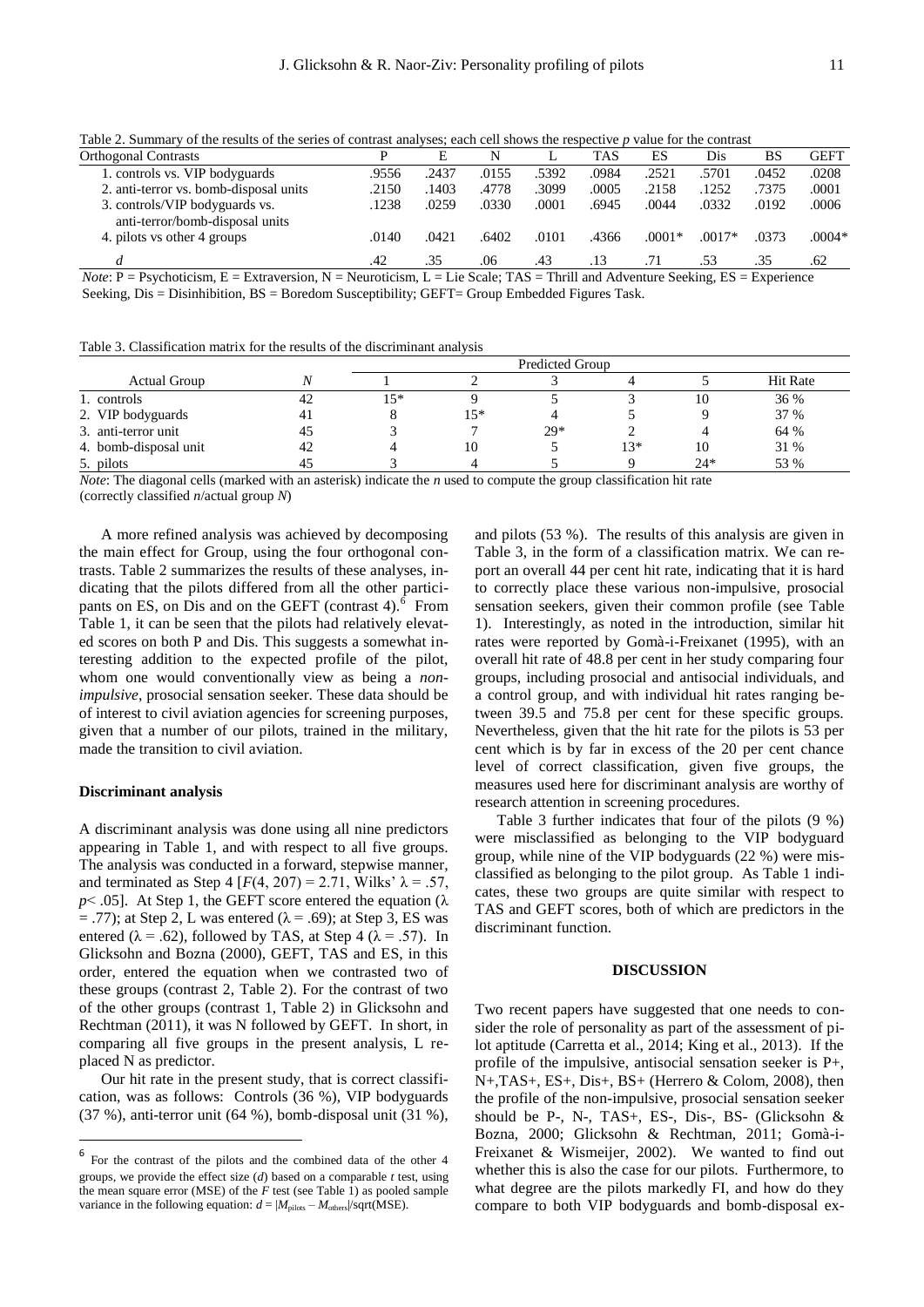perts, previously reported to be markedly FI (Glicksohn & Bozna, 2000; Glicksohn & Rechtman, 2011)?

When compared to our population norms, the pilot profile is N-, L+, TAS+, ES+, Dis+, FI. Note that being high relative to the norms on three of the four subscales of sensation seeking comes in support of previous findings indicating such a trend for sensation seeking among pilot candidates (Lambirth et al., 2003, p. 420). In light of the present data, we note two major discrepancies between observed and expected profiles: the pilots were Dis+ and not Dis-, and they were also ES+ and not ES-. One unpublished study in the literature (Hallman et al., 1990) reported that trainee pilots were higher than army recruits on both TAS and Dis (Zuckerman, 2007, p. 102). Nevertheless, we would suggest that the elevated scores for TAS and Dis probably reflect more the general profile of the combat soldier (here: officer), than of something that is of particular importance to the combat pilot. Indeed, high TAS is characteristic of those individuals who are engaged in physically risky activities (Gomà-i-Freixanet, 1995; Gomà-i-Freixanet & Wismeijer, 2002), and high Dis may well be characteristic of those individuals who are engaged in "winning the game", as Gomà-i-Freixanet (2004) has suggested.

The fact that the pilots are high on ES is intriguing. Previous results have indicated that high-risk, prosocial individuals are usually ES- (Gomà-i-Freixanet, 1995). At the same time, other studies have indicated that experienced mountaineers have high scores on both TAS and ES, the latter indicating the pleasurable experience (including that of "flow") while they are engaged in their high-risk activity (Pomfret, 2006). Conceivably, the experienced pilot enjoys what he or she is doing. When compared to the other groups of individuals who had served in combat units in the army, the distinctive profile of the pilots was ES+, Dis+, FI. In light of the comment made by Butcher (2002, p. 171) that, with respect to civil aviation, there is "no single necessary or desirable 'personality pattern' for airline pilots", we would argue that this personality profile of ES+, Dis+, FI should be of interest to civil aviation agencies for screening purposes.

The hit rate for classifying the pilots of 53 per cent and our overall hit rate of 44 per cent are both far in excess of the 20 per cent chance level of correct classification given the five groups. How do these hit rates compare with those reported in other studies having five groups? When five adolescent gambling groups were contrasted by Langhinrichsen-Rohling, Rohde, Seeley, and Rohling (2004), an overall hit rate of 43 per cent was reported. When five groups of women differing in degree of sexual victimization were contrasted (Koss & Dinero, 1989), an overall hit rate of 47 per cent was reported. In contrast, when five cognitive schemas underlying personality disorders were contrasted, the authors reported an overall hit rate of 61 per cent (Petrocelli, Glaser, Calhoun, & Campbell, 2001). Given these data for comparison, the present results certainly look promising, though are not exceptionally high. Presumably, this is due to the fact that we deliberately chose to compare our pilots to other groups having military training (especially combat service), thereby making for a much harder discrimination among groups.

Nevertheless, the hit rate of 53 per cent for the pilots suggests that the use of personality measures should be of use for civilian (and military) agencies interested in screening their pilot candidates, and quite possibly in screening for remote piloting of unmanned aircraft, given the current interest in that domain (Barron, Carretta, & Rose, 2016; Rose, Barron, Carretta, Arnold, & Howse, 2014). Furthermore, even though we reported on an all-male sample of military pilots (and all-male comparison groups), female military pilots will presumably have the same type of personality profile. Indeed, as Cuevas (2003, p. 1094) writes, "the pilot personality profile was found to transcend gender differences … that is, both male and female pilots exhibited a similar pattern of personality characteristics and significantly differed from their respective male and female counterparts in the general population." We thus disagree with the conclusion drawn by Callister et al. (1999, p. 885), that "personality characteristics seem to be fairly poor predictors of training outcome," and rather side with Bartram (1995, pp. 234-235), who writes: "In conclusion, the results of this study provide further support for the role of personality measures in predicting flying training outcome. While the effects found are relatively small, they are consistent with expectations and earlier research. Even quite small increments in validity (of  $r = .10-.20$ ) will result in very substantial cost-benefits in flying training, and in subsequent operational flying. Personality variance is relatively independent of that which is otherwise assessed during selection (primarily ability and motivation). As a result, measures of personality can potentially yield useful increases in the overall validity of the selection process for flying training."

We adopt Bartram's conclusion as an adequate conclusion for the present findings. Hopefully, others will take interest in pursuing further the use of the personality measures such as employed in the present study for pilot assessment and selection, especially for civil flying agencies who are interested in selecting and screening potential pilots for their courses and subsequently for their airlines.

# **ACKNOWLEDGEMENTS**

We thank Manfred Schmitt, William Roberts, Steven Huprich, Carlton Gass, and our two anonymous readers for their helpful comments on this research, which we first reported at the Conference of the International Society for the Study of Individual Differences (ISSID2011), London, England, July, 2011. We are especially grateful to Boele de Raad for his insightful comments on the manuscript, which have resulted in a much better exposition. We were supported by a Bar-Ilan University Faculty Research Grant, awarded to Joseph Glicksohn.

# **REFERENCES**

- Atchley, P. (1991). Perceptual style and tracking performance. *The International Journal of Aviation Psychology, 1*, 255-259.
- Barron, L. G., Carretta, T. R., & Rose, M. R. (2016). Aptitude and trait predictors of manned and unmanned aircraft pilot job performance. *Military Psychology, 28*, 65-77.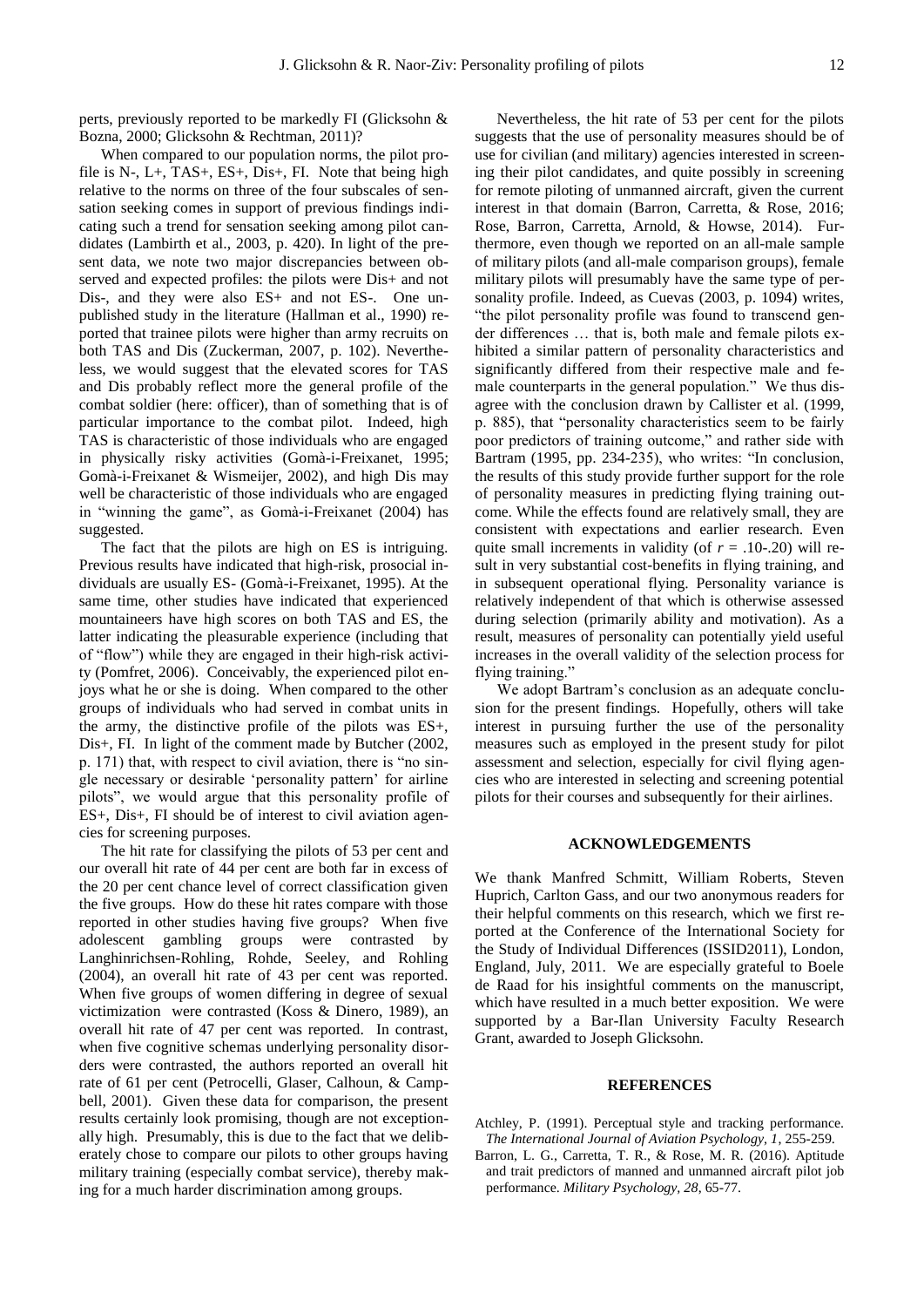- Bartram, D. (1995). The predictive validity of the EPI and 16PF for military flying training. *Journal of Occupational and Organizational Psychology, 68*, 219-236.
- Bartram, D., & Dale, H. C. A. (1982). The Eysenck Personality Inventory as a selection test for military pilots. *Journal of Occupational Psychology, 55*, 287-296.
- Bednarek, H., Truszczynski, O., & Wutke, K. (2013). Cognitive determinants of pilots' effectiveness under a false horizon illusion. *The International Journal of Aviation Psychology, 23*, 267-287.
- Bor, R., Field, G., & Scragg, P. (2002). The mental health of pilots: an overview. *Counselling Psychology Quarterly, 15*, 239- 256.
- Boyd, J. E., Patterson, J. C., & Thompson, B. T. (2005). Psychological test profiles of USAF pilots before training vs. type aircraft flown. *Aviation, Space, and Environmental Medicine, 76*, 463-468.
- Butcher, J. N. (2002). Assessing pilots with 'the wrong stuff': A call for research on emotional health factors in commercial aviators. *International Journal of Selection and Assessment, 10*, 168-184.
- Caldwell, J. A., Jr., O'Hara, C., Caldwell, J. L., Stephens, R. L., & Krueger, G. P. (1990). Personality profiles of U.S. Army helicopter pilots screened for special operations duty. *Military Psychology, 5*, 187-199.
- Callister, J. D., King, R. E., Retzlaff, P. D., & Marsh, R. W. (1999). Revised NEO personality inventory profiles of male and female US Air Force pilots. *Military Medicine, 164*, 885- 890.
- Campbell, J. S., Castaneda, M., & Pulos, S. (2009). Meta-analysis of personality assessments as predictors of military aviation training success. *The International Journal of Aviation Psychology, 20*, 92-109.
- Carretta, T. R. (1987). *Field Dependence-Independence and its relationship to flight training performance (AFHRL-TP-87-36)*. Brooks Air Force Bases, Texas: Air Force Human Resources Laboratory.
- Carretta, T. R., Teachout, M. S., Ree, M. J., Barto, E. L., King, R. E., & Michaels, C. F. (2014). Consistency of the relations of cognitive ability and personality traits to pilot training performance. *The International Journal of Aviation Psychology*, *24*, 247-264.
- Chappelle, W. L., Novy, P. L., Sowin, T. W., & Thompson, W. T. (2010). NEO PI-R normative personality data that distinguish U.S. Air Force female pilots. *Military Psychology, 22*, 158-175.
- Cooper, C. L. (1982). Personality characteristics of successful bomb disposal experts. *Journal of Occupational Medicine*, *24*, 653-655.
- Costa, P. T., Jr., & McCrae, R. R. (1995). Primary traits of Eysenck P-E-N system: Three- and five-factor solutions. *Journal of Personality and Social Psychology, 69*, 308-317.
- Cuevas, H. M. (2003). *The pilot personality and individual differences in the stress response.* Paper presented at the Proceedings of the Human Factors and Ergonomics Society Annual Meeting.
- Damos, D. L. (1996). Pilot selection batteries: Shortcomings and perspectives. *The International Journal of Aviation Psychology, 6*, 199-209.
- Damos, D. L. (2014). Editor's preface to the special issue on pilot selection. *The International Journal of Aviation Psychology, 24*, 1-5.
- Eysenck, H. J., & Eysenck, M. W. (1985). *Personality and individual differences: A natural science approach*. New York: Plenum.
- Eysenck, S. B. G., Eysenck, H. J., & Barrett, P. (1985). A revised version of the Psychoticism scale. *Personality and Individual Differences, 6*, 21-29.
- Flin, R. H., & Slaven, G. M. (1995). Identifying the right stuff: Selecting and training on-scene emergency commanders. *Journal of Contingencies and Crisis Management, 3*, 113-123.
- Furnham, A. (1986). Response bias, social desirability and dissimulation. *Personality and Individual Differences, 7*, 385-400.
- Furnham, A. (1992). *Personality at work: The role of individual differences in the workplace*. London: Routledge.
- Glicksohn, J., & Abulafia, J. (1998). Embedding sensation seeking within the big three. *Personality and Individual Differences, 25*, 1085-1099.
- Glicksohn, J., & Bozna, M. (2000). Developing a personality profile of the bomb-disposal expert: The role of sensation seeking and field dependence-independence. *Personality and Individual Differences, 28*, 85-92.
- Glicksohn, J., & Rechtman, S. (2011). Profiling the profilers: Who is watching our backs? *Personality and Individual Differences, 50*, 755-758.
- Gomà-i-Freixanet, M. (1995). Prosocial and antisocial aspects of personality. *Personality and Individual Differences, 19*, 125- 134.
- Gomà-i-Freixanet, M. (2004). Sensation seeking and participation in physical risk sports. In R. M. Stelmack (Ed.), *On the psychobiology of personality* (pp. 185-201). Amsterdam: Elsevier.
- Gomà-i-Freixanet, M., & Wismeijer, A. A. J. (2002). Applying personality theory to a group of police bodyguards: A physically risky prosocial prototype? *Psicothema*, *14*, 387–392.
- Gray, N. H. (1978). *Canopy over Israel: Eyewitness reports on the selection, training, and assignment of personnel in the Israel Air Force*. San Diego: Naval Sea Support Center, Pacific.
- Hallman, J., af Klinteberg, B., Oreland, L., Wirsen, A., Levander, S.E., & Schalling, D. (1990). *Personality neuropsychological, and biochemical characteristics of air force pilots*. Unpublished manuscript.
- Herrero, Ó., & Colom, R. (2008). Distinguishing impulsive, unsocialized sensation seeking: A comparison between criminal offenders and the general population. *Journal of Individual Differences, 29*, 199-204.
- Hörmann, H.-J., & Maschke, P. (1996). On the relation between personality and job performance of airline pilots. *The International Journal of Aviation Psychology, 6*, 171-178.
- Huberty, C. J. (1984). Issues in the use and interpretation of discriminant analysis. *Psychological Bulletin, 95*, 156-171.
- Jessup, G., & Jessup, H. (1971). Validity of the Eysenck Personality Inventory in pilot selection. *Occupational Psychology, 45*, 111-123.
- King, R. E., Carretta, T. R., Retzlaff, P., Barto, E., Ree, M. J., & Teachout, M. S. (2013). Standard cognitive psychological tests predict military pilot training outcomes. *Aviation Psychology and Applied Human Factors*, *3*, 28-38.
- King, R. E., Retzlaff, P. D., & McGlohn, S. E. (1997). Female United States Air Force pilot personality: The new right stuff. *Military Medicine*, *162*, 695-697.
- Klein, U. (1999). "Our best boys": The gendered nature of civilmilitary relations in Israel. *Men and Masculinities, 2*, 47-65.
- Koss, M. P., & Dinero, T. E. (1989). Discriminant analysis of risk factors for sexual victimization among a national sample of college women. *Journal of Consulting and Clinical Psychology, 57*, 242-250.
- Lambirth, T. T., Dolgin, D. L., Rentmeister-Bryant, H. K., & Moore, J. L. (2003). Selected personality characteristics of student naval aviators and student naval flight officers. *The International Journal of Aviation Psychology, 13*, 415-427.
- Langdridge, D., & Butt, T. (2004). The fundamental attribution error: A phenomenological critique. *British Journal of Social Psychology, 43*, 357-369.
- Langhinrichsen-Rohling, J., Rohde, P., Seeley, J. R., & Rohling, M. L. (2004). Individual, family, and peer correlates of adolescent gambling. *Journal of Gambling Studies, 20*, 23-46.